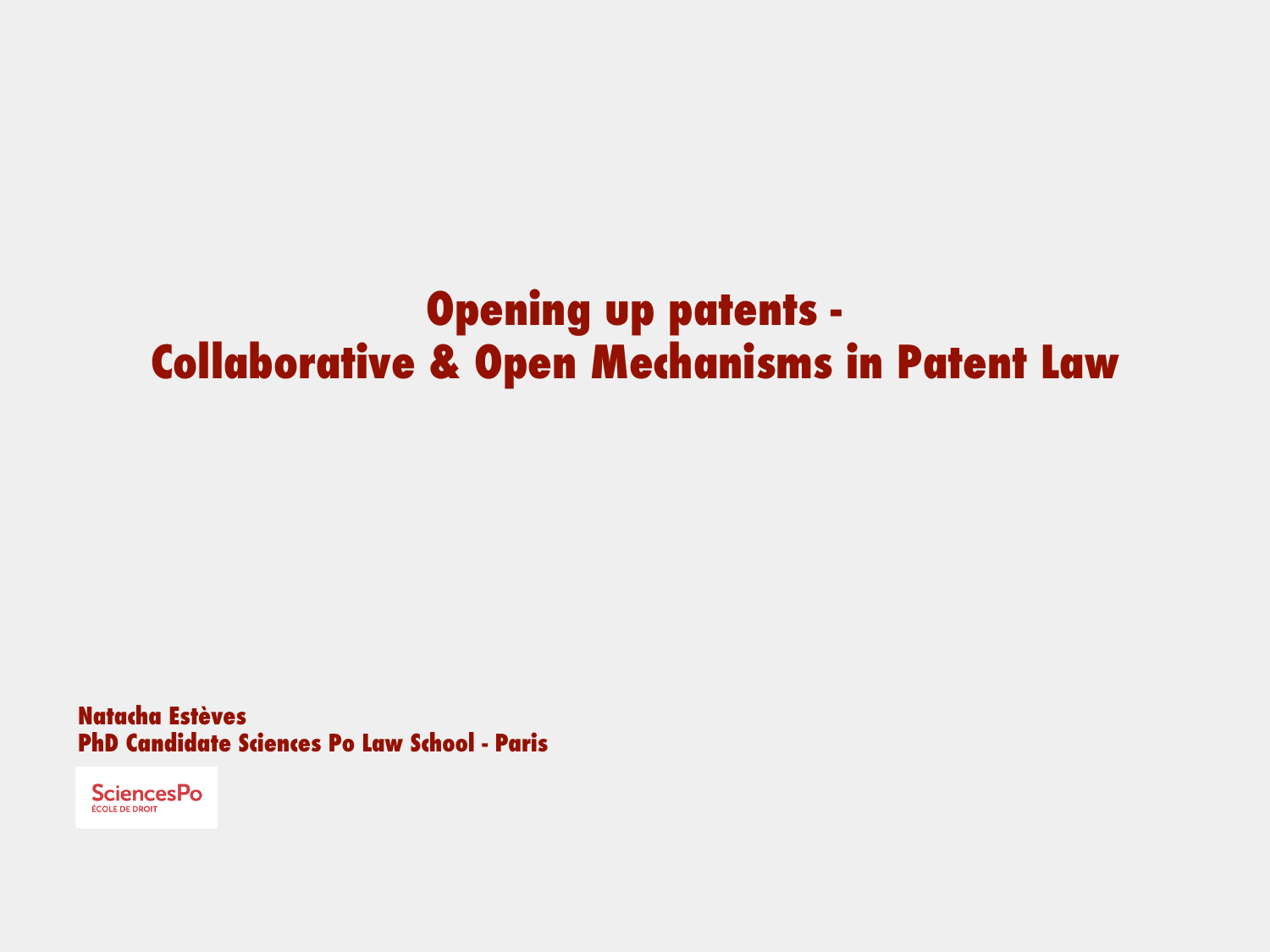# **Studying different mechanisms**

## **Patent pledges/commitments\***

**Pledge to refrain from asserting one's patents/to limit the enforcement of one's patent.**

### **Defensive Patent strategy**

#### **Examples**

**Tesla: "all our patents are belong to you"** 

**IBM: IBM's Legally Binding Commitment Not To Assert the 500 Named Patents Against OSS** 

#### **Google: Open Patent Non-Assertion Pledge**

**DPL - Defensive Patent License**

**The Defensive Patent License (DPL) is a new legal mechanism to protect innovators by networking patents into powerful, mutually-beneficial legal shields that are 100% committed to defending innovation**

**OIN - Open Innovation Network (Google; IMB; Sony; etc…) OIN is a defensive patent pool and community of patent non-aggression which enables freedom of action in Linux.** 

\* for a complete list see Program on Information Justice and iP Washington College of Law (Jorge L. Contreras) at www.PIJIP.org/non-sdo-patent-commitments/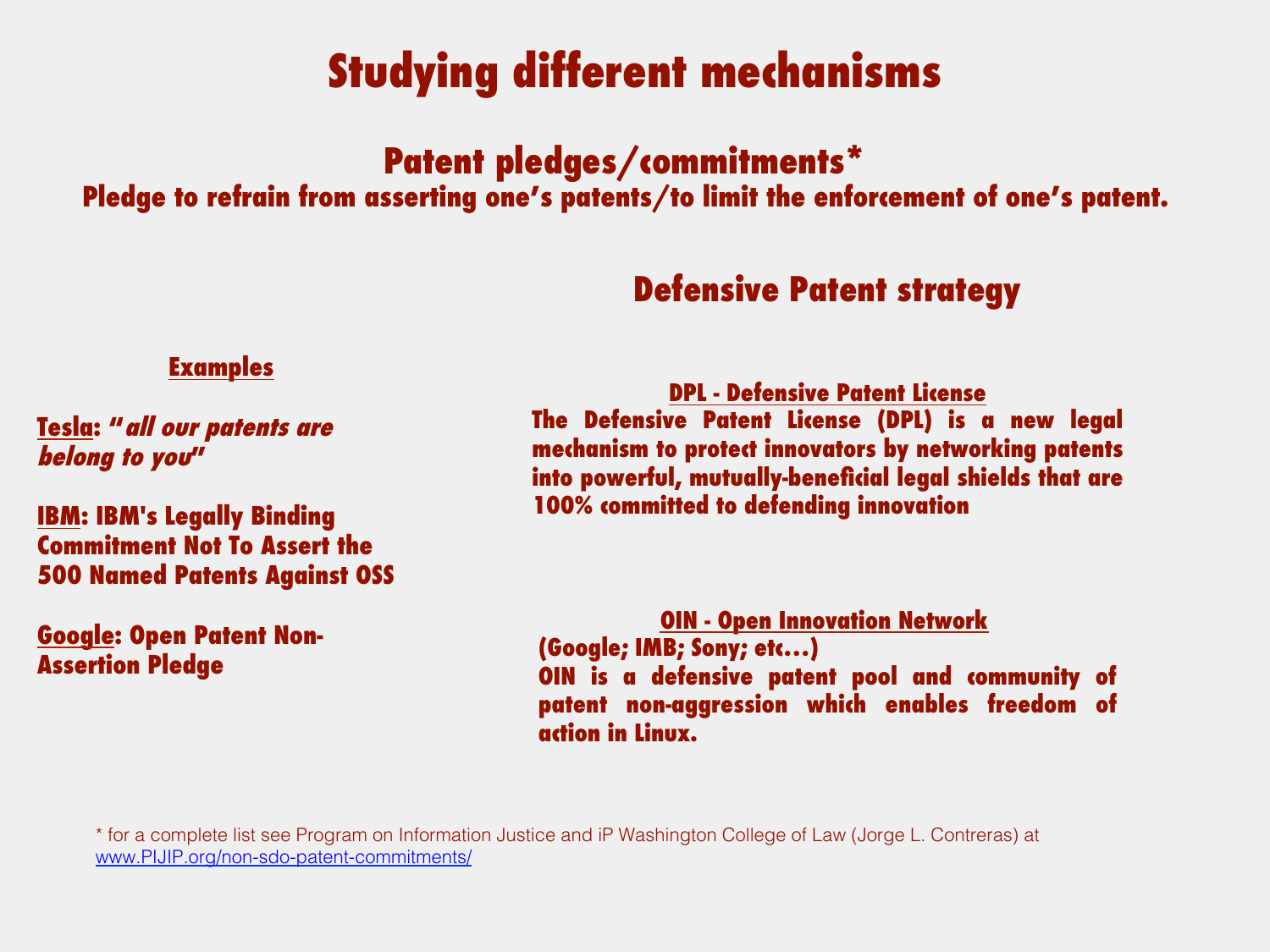# **"Open Patent" licensing**



**BiOS (Biological Open Source) is a legally enforceable framework to enable the sharing of the capability to use patented and non-patented technology**

### **"Protected Common"**

**- Technology is available royalty free for use in research or in creating products.** 

**- All the agreements are non-exclusive**

**- BiOS Agreement users may not assert IP rights over the technology or improvements made available be under a BiOS licences.** 

**- Licensees share improvements making them available to all other BiOS users.**